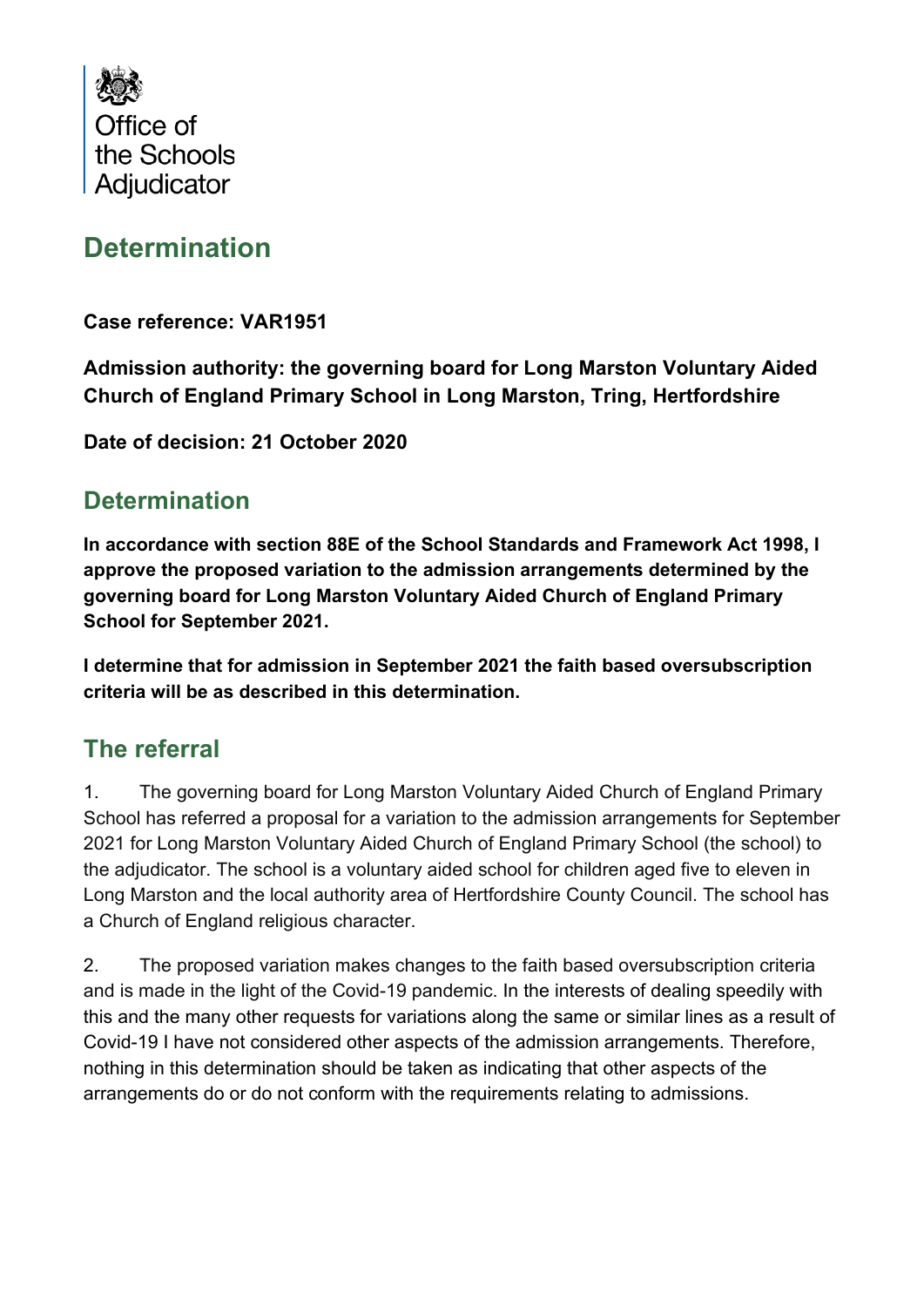## **Jurisdiction**

3. The referral was made to me in accordance with section 88E of the School Standards and Framework Act 1998 (the Act) which states that: "*where an admission authority (a) have in accordance with section 88C determined the admission arrangements which are to apply for a particular school year, but (b) at any time before the end of that year consider that the arrangements should be varied in view of a major change in circumstances occurring since they were so determined, the authority must [except in a case where the authority's proposed variations fall within any description of variations prescribed for the purposes of this section] (a) refer their proposed variations to the adjudicator, and (b) notify the appropriate bodies of the proposed variations*".

4. I have been informed that the required notification has taken place and I am satisfied that the proposed variation is within my jurisdiction.

### **The proposed variation and consideration of the proposed variation**

5. Where the school is oversubscribed priority may be given on the basis of faith. The school's arrangements take account of attendance at places of worship. During the Covid-19 pandemic places of public worship have at some times been closed altogether and at other times not available for public worship or access to such worship has been restricted in the interests of public health. It is against that background that the request for a variation is made. Since the school's oversubscription criteria include attendance at public worship of a specified frequency over a specified period of time, parents and their children are unable to meet this criterion under the terms of the school's current admissions arrangements. In consequence the proposed variation provides that attendance will only have been required at times when places of public worship are open for such public worship.

6. The oversubscription criteria in the arrangements include a criterion which requires a parent of the child to have attended worship at a Christian church at least once a month for at least six months at the time of the application in order to be met.

7. The proposed variation is the addition of the following: *"In the event that during the period specified for attendance at worship the church has been closed for public worship and has not provided alternative premises for that worship, the requirements of these admissions arrangements in relation to attendance will only apply to the period when the church or alternative premises have been available for public worship."*

8. It is beyond question that the Covid-19 pandemic represents a major change of circumstances. I am satisfied that the proposed variation is a pragmatic and appropriate response. I approve the variation.

Dated: 21 October 2020